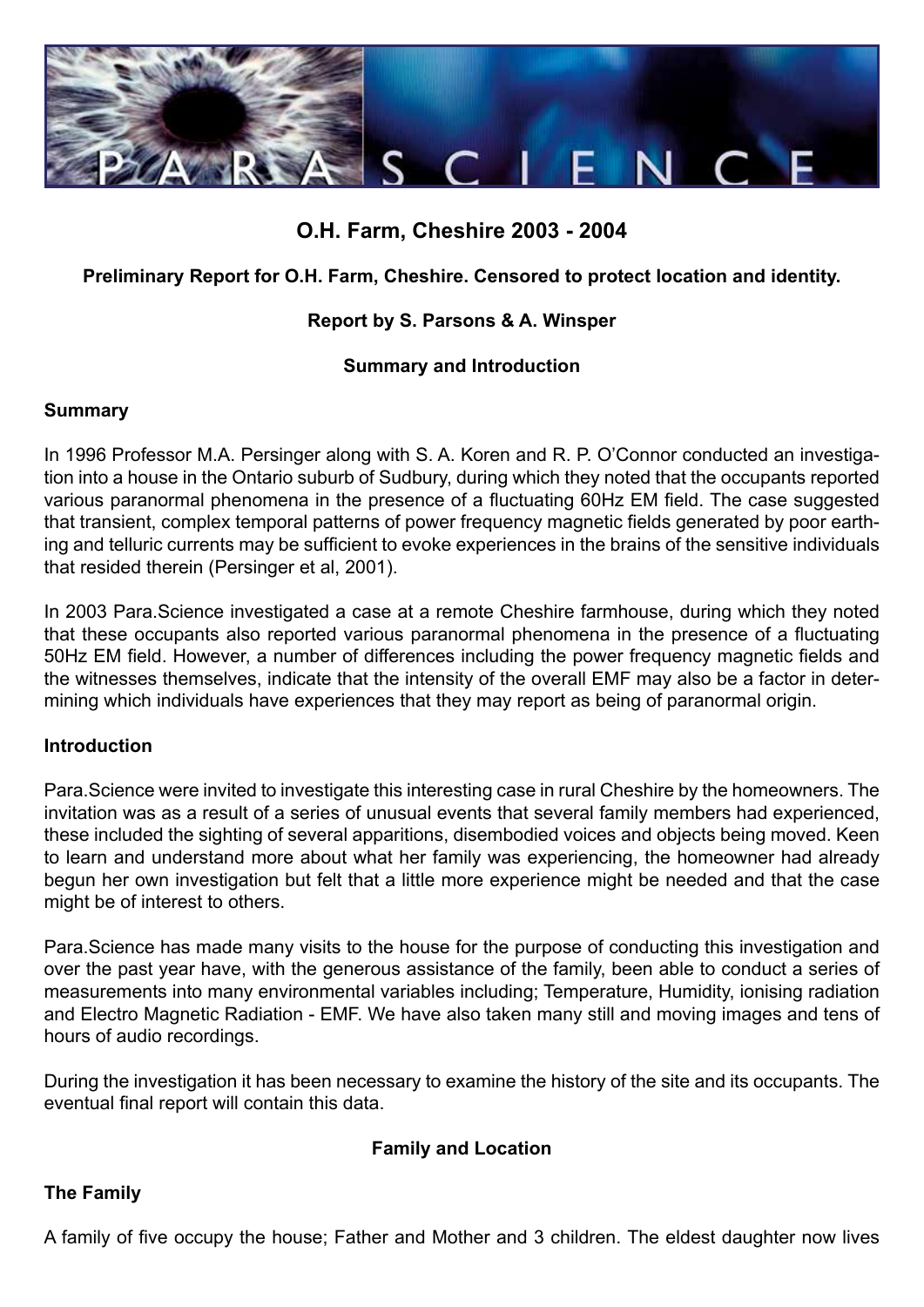away from home and was apparently anxious to move out as a result of her own unusual experiences at the farm. Two teenage children remain at home - a daughter in her late teens and a son in his mid teens. The son has a long history of chronic illness that has symptoms similar to myalgic encephalomyelitis (M.E.).

The family has reported continuous minor paranormal activity since moving in four years ago, although the level and nature of the phenomena were said to have increased significantly two years ago following the death of a close family member. Many of the events subsequently experienced have been attributed to his spirit being present.

All three children and their Mother have witnessed unusual activity. The Mother believes she is strongly psychic although she is refreshingly open and down to earth about her claimed abilities, warning that messages she gets from the spirits are frequently very difficult to interpret. According to the Mother, all three children share to a greater or lesser degree the same psychic abilities as her. The husband does not share this claimed ability. Furthermore he does not share the belief that the house is haunted in any way. He always strives to rationalize all the unusual events that are reported to him by the rest of the family. It is possible that he is deliberately 'downplaying' his own experiences and we ourselves have seen some evidence that supports this.

There is no desire on the part of the family to have any of the phenomena stopped or changed. Although initially disturbed by the events, they are now curious as to the nature of their experiences. Prior to Para.Science being invited to investigate, the Mother had commenced some limited investigation of her own. She had even gone so far as to firstly borrow, and then buy, a video camera in the hope of documenting some of the activity - initially to convince her Husband of what was being experienced.

## **The Location**

The house is an isolated farmhouse in rural Cheshire. It is adjoined to a neighbour's house, the two forming one building providing the accommodation for the farm employees. The building is surrounded by the usual assortment of farm outbuildings that include a modern electrically powered milking parlour. The house was built in 1954, and although of new construction at that time, the homeowner said the staircase or parts from it were re-used from an earlier building on the same site, although to date we have been unable to find anything that supports or denies this.

The house is divided into a number of rooms over two levels

On the ground floor (GF) are all the main domestic features but additionally a bedroom - now vacant, located at the front of the house. All the GF rooms have reported paranormal activity, but the main areas of reported activity are the lounge, GF bedroom, stairs and the kitchen.

On the first floor (FF) are 3 bedrooms, the landing and a bathroom. Paranormal activity is reported in all the rooms but mainly in the two bedrooms used by the children. The front FF bedroom is the main area of reported paranormal activity.

A couple occupies the adjoining house. They have not been particularly interested in assisting the investigation but we have some anecdotal reports to suggest that they too have experienced unusual activity within their own home.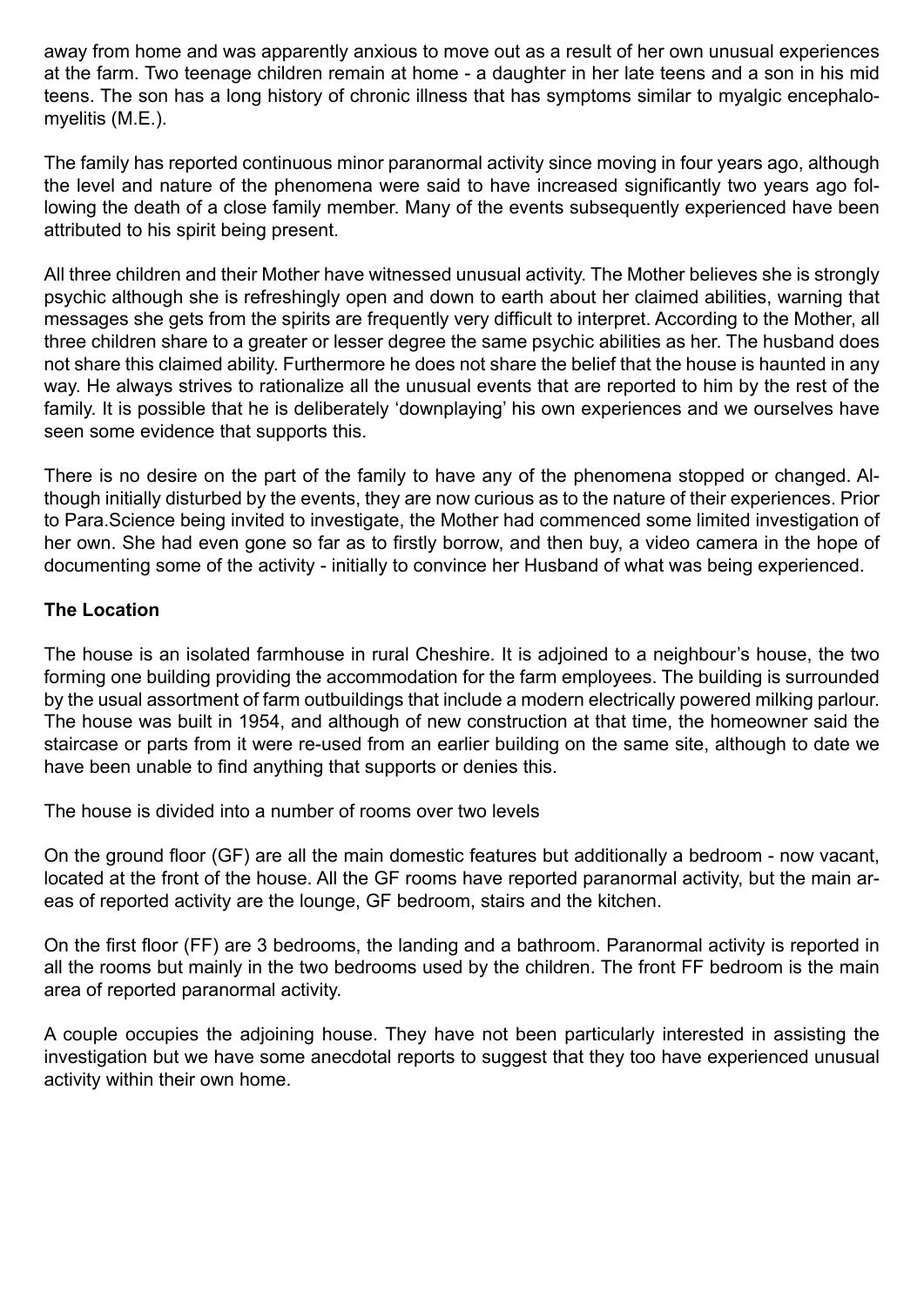

The building lies directly on top of a known geological fault line in the underlying rock Extract from Geological map, showing fault, the farmhouse position is marked with the cross (pictured left).

The fault line is estimated to run directly beneath the house and penetrates from the surface to below 1800 metres. Geological section through fault beneath the farmhouse (pictured right).



An extract from the Mother's diary is available as a separate download that describes the activity that individual members of the family have experienced and reported both prior to and during the Para. Science investigation

## **Unusual Events Witnessed by Team Members**

## **Son's Bedroom**

During the various days and evenings spent at the farm, the son's bedroom at the front FF of the house was the location for many of the unusual occurrences reported by the team members. The room featured in every investigation visit conducted by Para.Science.

The most frequently reported unusual event was seeing bright and vivid coloured lights when the eyes were closed and the subject lying quietly upon the bed beneath the window. An attempt to replicate these lights was attempted by several of the team by pressing with varying amounts of pressure upon their closed eyes. Although coloured lights could be produced in this way, they bore no resemblance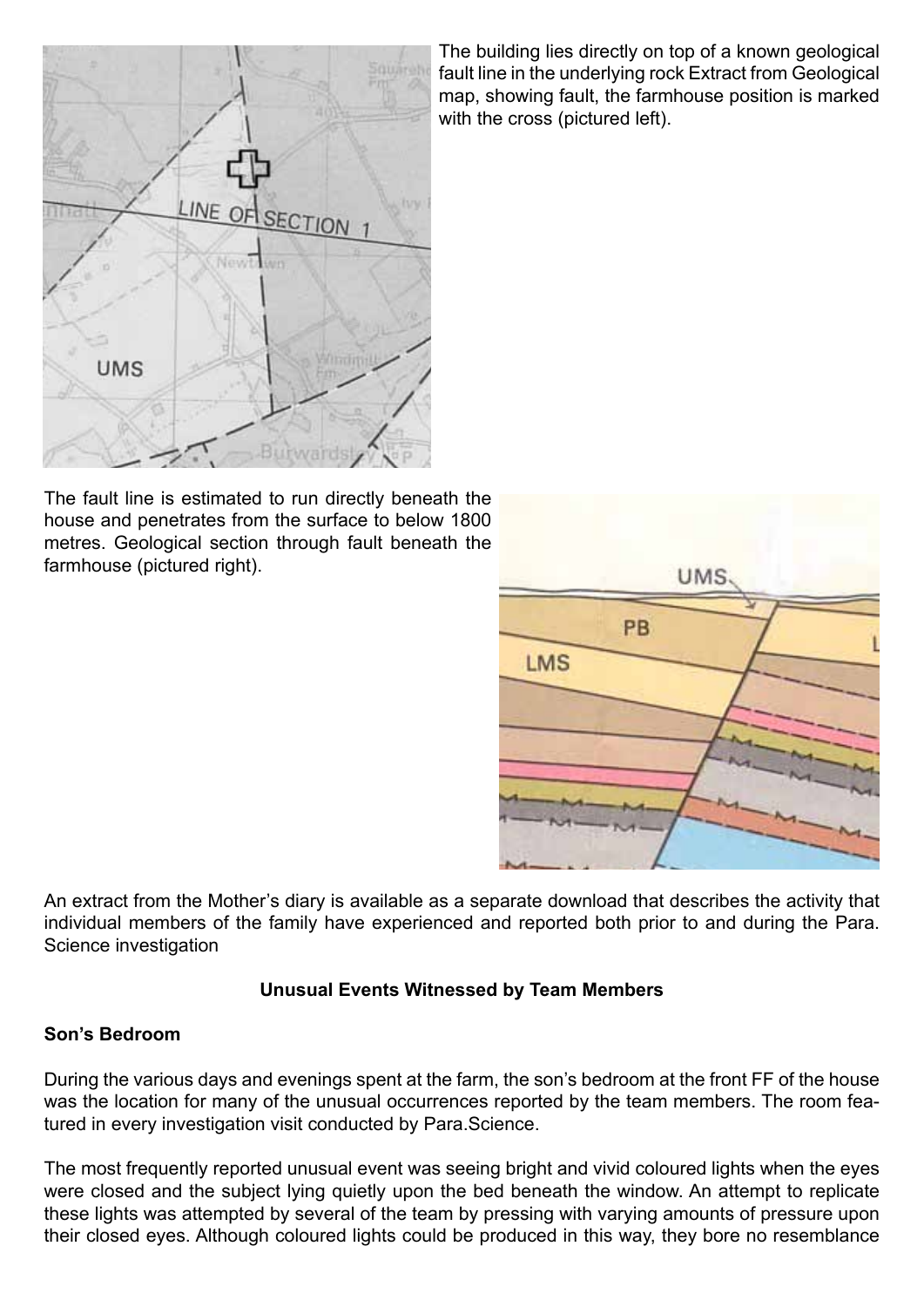to the intensely vivid coloured lights that were observed. Four investigators had this experience of the vivid lights although at the time of their experiences none were previously aware of the reports of their colleagues. All reported that a full spectrum of colours had been seen.

Two other members of Para.Science reported the sensing of a 'presence' in the room with them whilst they too lay on the bed beneath the window.

One member of the team, a female investigator, reported what she believed to be an experience akin to an Out of Body (OBE), describing a feeling of 'leaving her body' and moving toward a round, bright light near the ceiling of the room. The investigator had never previously experienced this effect.

On four separate occasions members of the investigation team reported the onset of a strong headache shortly after entering the bedroom, the headache persisting until several minutes after they left the room.

Two incidents that were reported are more unusual and involve the movement of objects within the room.

The first incident took place when two investigators were lying quietly, one on each of the two beds in the room. In the darkness the sound of a door opening was clearly heard by both. After the session ended a cupboard door in the room was found to be slightly open. Reviewing the footage from a 'Nightshot' camcorder showed the door opening during the session, the door handle also being turned through 10 - 15 degrees before the door itself was moved.

At a later visit an investigator was relaxing on the bed beneath the window, during the session nothing was reported except a slight rustling that was heard part way through the session. She thought the sound could have come from outside the room. When the lights were turned on 40 minutes later, she noticed that a small toy bear was on the floor between the two beds. It had apparently moved around 2.5 metres from an initial position atop a TV set in the corner of the room. The tape from the 'Nightshot' camcorder was reviewed and it was clearly seen that the bear had been positioned on top of the TV at the moment the lights were turned off. The footage was carefully examined and although the bear was clearly present atop the TV when the lights were extinguished, it was not in the same position when the lights were restored. The videotape clearly shows that the investigator did not move from the bed during the session but sadly does not show the bear as it was outside of the area of the picture illuminated by the IR lights on the camcorder. It was not possible for anyone to have approached the part of the room within which the bear was positioned without passing through the cameras' field of vision.

All of the visits made to the farm to date during this investigation have been characterised by unusual experiences being reported by members of the investigation team whilst in the son's bedroom.

## **Daughter's Bedroom**

We have only one event that took place in this rear bedroom during an investigation but it is an unusual event and one that is difficult to offer a satisfactory explanation for.

Two investigators were sitting quietly in this room with the lights dimmed but stray light from the landing outside provided enough illumination to read by. One of the pair was on the bed, whilst the other sat facing him on the floor. The investigator on the bed felt his hand slapped quite hard - the noise of which was clearly heard by the other investigator. As they quietly discussed the event the same investigator got his hand slapped once again. On both occasions the investigator sitting on the floor was directly facing her colleague on the bed and saw nothing at all that would account for the slaps being administered. The victim described the feeling that it was a small hand that had slapped him - rather like that of a child. It hadn't caused any pain or discomfort. The event was recorded by a camcorder that was outside the door on the landing, the two sounds could be distinctly heard along with the quiet surprised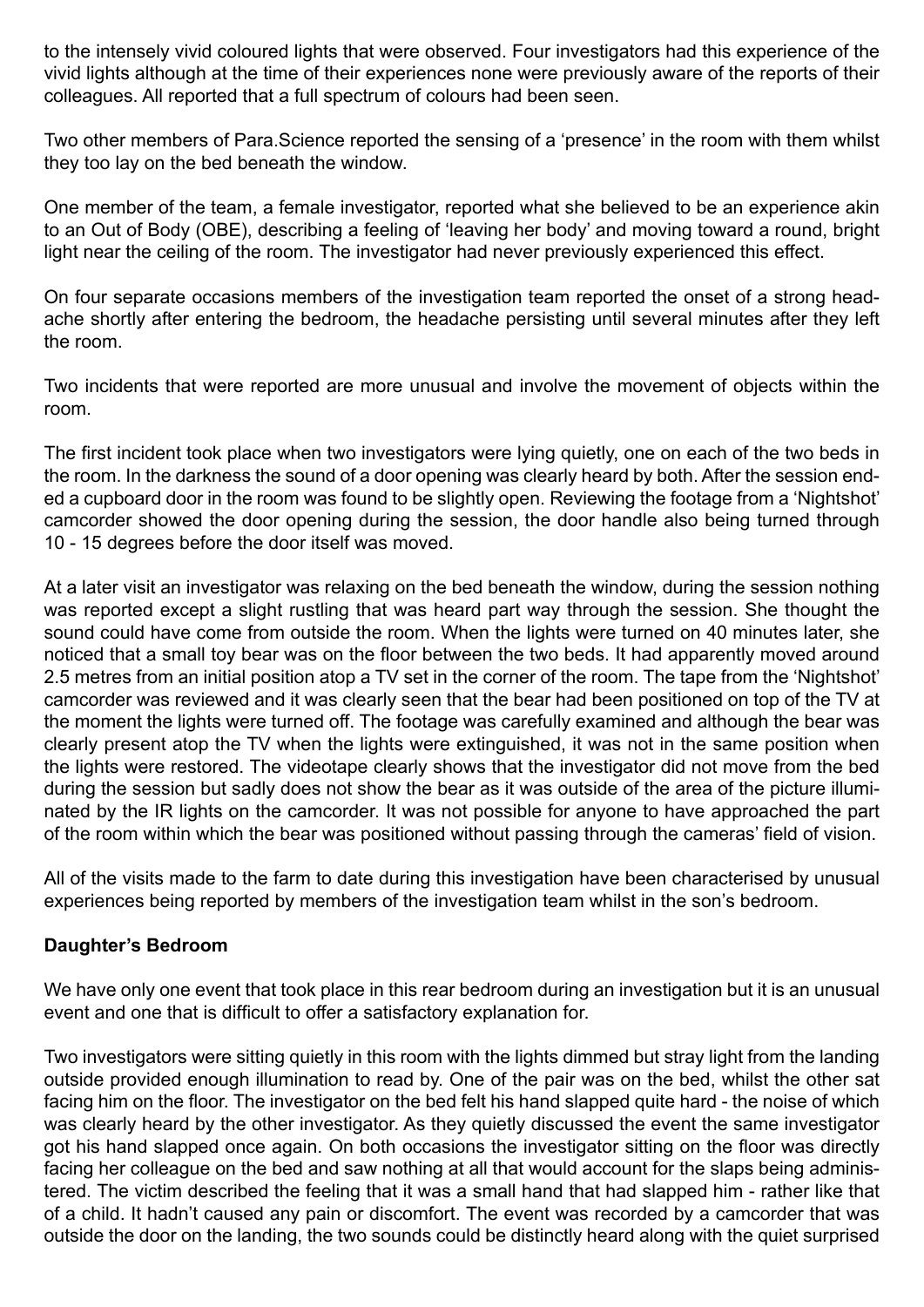conversation between the two investigators.

Also noteworthy: A female investigator reported feeling nauseous and dizzy after being in this room for less than 10 minutes. She had entered the room immediately subsequent to spending an uneventful 30 minutes in the son's bedroom.

### **Ground Floor Bedroom**

A Para.Science equipment bag was disturbed whilst it lay on the bed in this room. The lid was seen to be slowly closing, moving through 180 degrees from fully open to fully shut. Despite many attempts to replicate this event both on the night and subsequently it has never been possible to make the bag lid move in such a slow manner.

The most unusual and controversial event to date also took place in this room. A recent member of the team claimed to have witnessed the apparition of a young girl for in excess of 5 minutes. There is no supporting evidence for this and testimony from another team member outside the room does directly contradict the claim - however, it is worth noting her account of the event. "I heard a noise by the window and looked across to see a bright light. The light grew larger and formed into the outline of a child and as I watched it turned into a young girl of about 5 years old with blonde hair and wearing a Victorian type long dress. I spoke, asking her name and said that I meant no harm - she did not reply and after a long time she faded away".

The witness was aware of the homeowner's description of a young girl that had been seen previously in the house by the homeowner. Initially, we suspected that the witness to this apparition was either making up the event or was the victim of a strong hallucination.

#### **Other Areas of Interest**

There are no Para.Science witnessed reports from anywhere else in the house but the family have reported unusual activity in every room. The Kitchen is noted frequently in the diary, as is the Lounge, both are the sites of varied activity that include disembodied voices, objects being moved and apparitions.

As part of the investigation we spoke to the neighbours whose house adjoins the house under investigation, the two forming one building. They were reluctant to be interviewed but did admit to some incidents of unspecified unusual activity that the two people living there had experienced.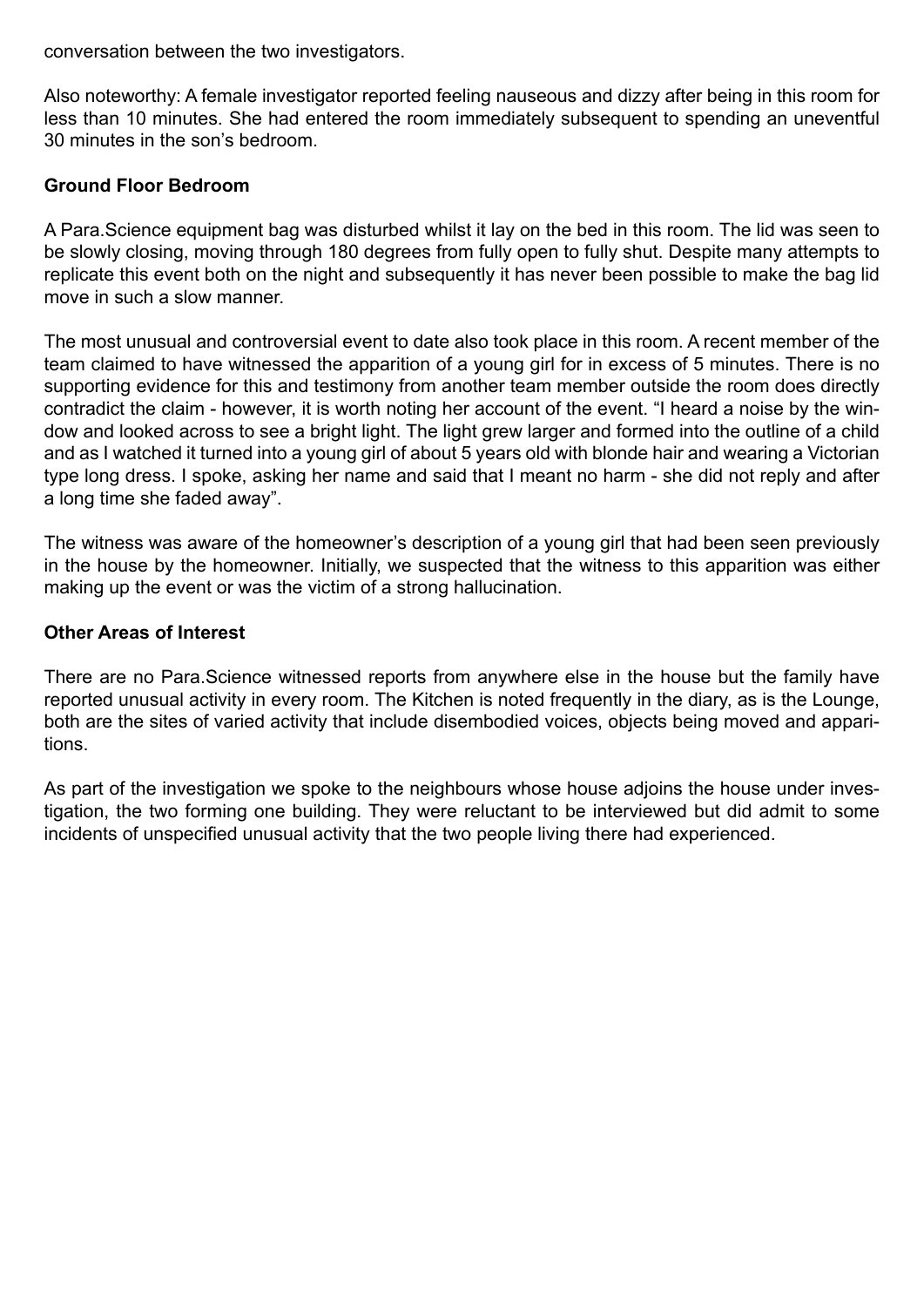## **Finding the Fault**

During one of the routine visits we were using a new microphone - (Sony ECM-MS957) in conjunction with a Minidisc recorder. During a break the recording was played back to check its performance. To our disappointment there was a pronounced hum evident on the recording. Another recording was commenced using headphones to allow a 'real-time' assessment of the sound quality. A strong hum was again noted on the recording.



An EMF meter - (GaussMaster) calibrated for use with 50Hz fields was used to try and locate the source of the hum. The source was traced to a bundle of cables attached to the gutter board at the front of the house. An area of high reading - off the scale of the meter - was found right outside the son's bedroom window (pictured left).

The owner was made aware of the problem and advised to have a qualified electrician come and inspect the installation.

Later, a more detailed conversation with the homeowners revealed the cables to be the domestic supply cables for the property.

They ran the full length of the front of the house at eaves level before dropping down to the wall to enter the meter / distribution box. A further set of cables continued to supply the farm outbuildings and milking parlour (pictured right).

The owners also informed us that in previous months they had been experiencing problems with the electricity supply and that it frequently became overwhelmed during periods of high demand. This had resulted in a number of small fires and continuous electrical failures. During the winter months the homeowner described how it was impossible to use the electric cooker when the milking parlour was in use and other domestic demands such as lighting and heating were also high.

The farm management and the electricity supply company had been made aware of the fault at the time but to date no repairs had been implemented.



Aware that research carried out by Persinger and others (e.g. Persinger et al, 2001), had suggested that perceptions of paranormal events may be induced by the interactions of Electro magnetic Fields with the human brain, it was decided that a more detailed investigation of the electrical problems should be undertaken.

We also had a major concern for the health and safety of the family, the faulty electrics representing a real hazard.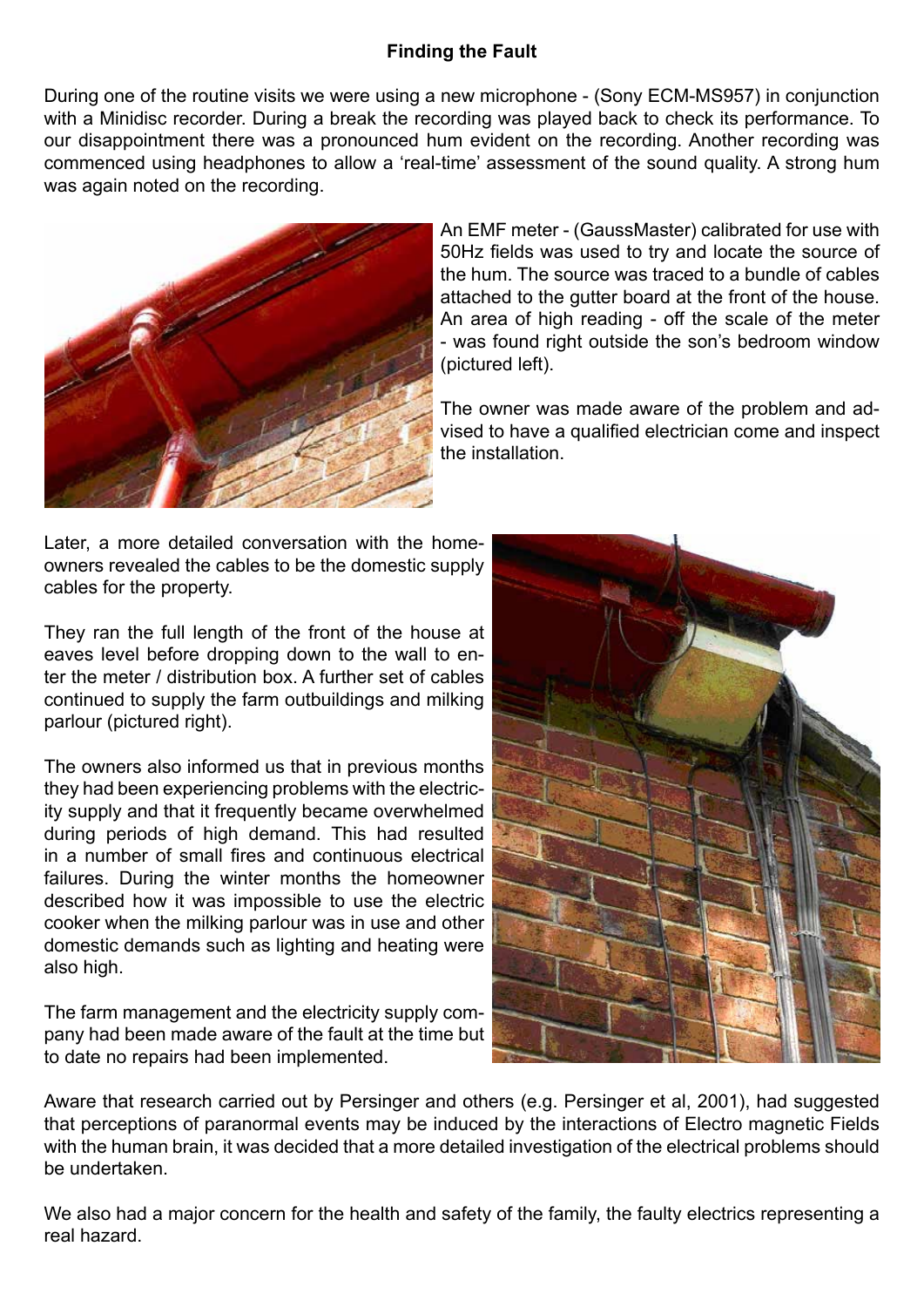A team member with suitable electrical qualifications (to HND level), visually inspected the supply wiring outside the house. They were seen to be in poor physical condition, the insulation covering perished in places close to the location of the highest EMF reading. A slight hum could also be heard near the cable. The homeowner said this humming got much louder in damp and wet weather.

Another EMF meter - (Magnetec 60) specifically designed for locating 50Hz fields was used to try and measure the field amplitude more accurately as the GaussMaster had reached Full Scale Deflection - FSD and thus could not give a value for the field. This additional meter also indicated FSD; the upper limit being 100mG for this model and thus the field amplitude was exceeding that value to about 3ft away from the cable. Sweeping the meter around the son's bedroom revealed another region of high EMF (exceeding 50mG), that ran in a line across the ceiling of the bedroom, across the landing and finally across the ceiling of the master bedroom too. This was traced with the help of the homeowner to another pair of supply cables that ran through the loft space before joining the distribution box.

A series of measurements were then taken throughout the house to ascertain the EMF levels in the various parts of the building. One side of the house - the front, showed high readings (in excess of 20mG) on the ground floor, these readings increased to levels above 40mG close to apertures such as doors and windows. Readings on the FF were higher than those on the GF by about 50%.

Extremely high readings - in excess of 100mG - were observed around the son's bedroom window and the bed beneath the window.

From a line through the house parallel to the front wall of the property to a depth of approx. 10ft the EMF levels were consistently above 25mG at the time they were measured - early evening with the milking parlour turned on. Beyond this line the EMF levels dropped back quickly to less than 5mG in the Kitchen.

Our own observations indicate that most domestic and public house EMF levels rarely exceed 10mG and are usually below 2mG unless the readings are taken close to domestic and other appliances, where levels can exceed 30mG at distances of less than 1 or 2 feet. These levels are based on data from our own baseline surveys at other investigation sites and control sites that are used by Para.Science to establish a set of 'normal base line levels' for several environmental variables including EMF.

## **EMF Survey**

## **A Link?**

When we reviewed the information from the EMF survey and looked again at the witness testimony, the witness diary and our own investigation notes, we saw a link emerging: The majority of the reported activity - more than 80% - was found to be in the areas where the EMF levels were consistently high (above 10mG) for large parts of each day. More than half the reports came from those areas where the EMF readings were the highest - frequently above 25mG.

On reading through our notes from an earlier visit, a record of a conversation with the homeowner was noted. The conversation was a review of the witness diary and team investigation notes. An area had been highlighted that seemed more likely for paranormal activity to happen. This area was from the front of the house through to a line about halfway in. This area closely matched those areas where the EMF readings had been unusually high due to the faulty cables.

A return visit was arranged with the specific purpose of measuring the actual amplitude of the EMF within the house. Previously, the meters used had only been able to give us general readings - for the amplitude levels we required more accurate data regarding the EMF levels. Our concerns had also resulted in the homeowner contacting several agencies for further advice regarding any health implications of the high EMF.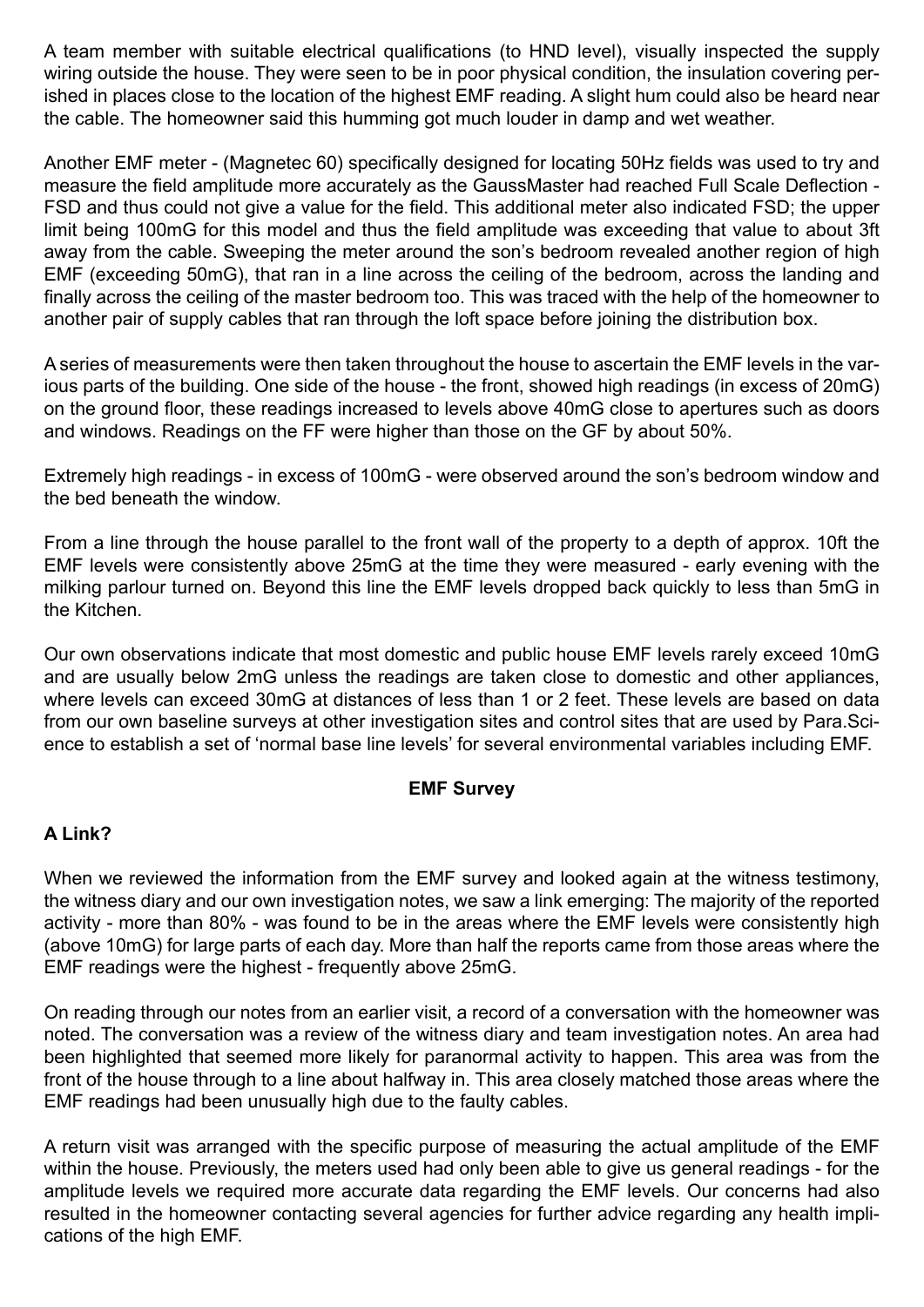This eventually had the result that a team of researchers from a University arrived to undertake their own survey of the EMF within the house.

Para.Science had acquired a pair of environmental EMF meters - (EM-TECH 7744). These give an accurate numeric readout for the EMF values. These are operated whilst linked to a laptop PC to permit continuous monitoring to take place.

Several areas were examined, the priority being given to the son's bedroom and the bed under the window as this was the area where the majority of unusual activity had been reported, also it was made a priority to try and measure the field amplitudes that the son was spending time exposed to.

It was by now late spring, with warm light evenings and a corresponding lower electricity demand both in the house and for the farm. Our arrival was after evening milking. Three simple models were proposed for the measuring the EMF values, these were done with the assistance of the homeowner who helped devise the models designed to simulate 3 differing set-ups of electrical usage and demand.

1. A 'baseline' value for the different locations was obtained by turning off all the electrical appliances - a freezer was left on. The electricity could not be shut off at the main fuse board as a number of farm related timers would have been affected.

2. A 'normal use' profile was set-up for the house, turning on lighting and appliances to simulate an average evening consumption. Our model was based on the homeowner's assessment of which appliances would normally be in use during an evening - this included lighting, TV and a PC.

3. The 3rd model was a 'high demand' set-up, based on an average winter evening, during which we also had the farm outbuildings and milking parlour powered up to simulate electrical demands during milking.

It was felt impractical to simulate any further models - although we realised that not all possible scenarios had been tested, we felt that the ones chosen did give a good general average of consumption levels and their corresponding EMF levels.

The results were taken on two EM-TECH meters, the resulting measured values from the two meters being averaged to obtain the reported value. Readings were taken at 1 second intervals over a 5 minute period, the result of the 300 measurements per meter were then averaged by the meter itself to give a single average measurement for the 5 minutes. We then averaged the two meter readings to give a final single figure for the 5-minute exposure. The meters were positioned with the Y axis orientated Magnetic North for all readings in these and all subsequent surveys using the EM-TECH meters.

## **Model 1: All electrical appliances in house turned off - except freezer.**

#### **Son's bedroom:**

Window bed center  $\sim 6.5 \text{mG}$ Spare bed center  $\sim$  3.0mG Interior Window sill ~ 16.3mG Exterior of window 2ft from cable 41.6mG Master bedroom: Bed center  $\sim 8.7 \text{mG}$ Interior Window sill ~ 18.9mG Landing centre 1.5 metres above floor  $\sim$  11.5mG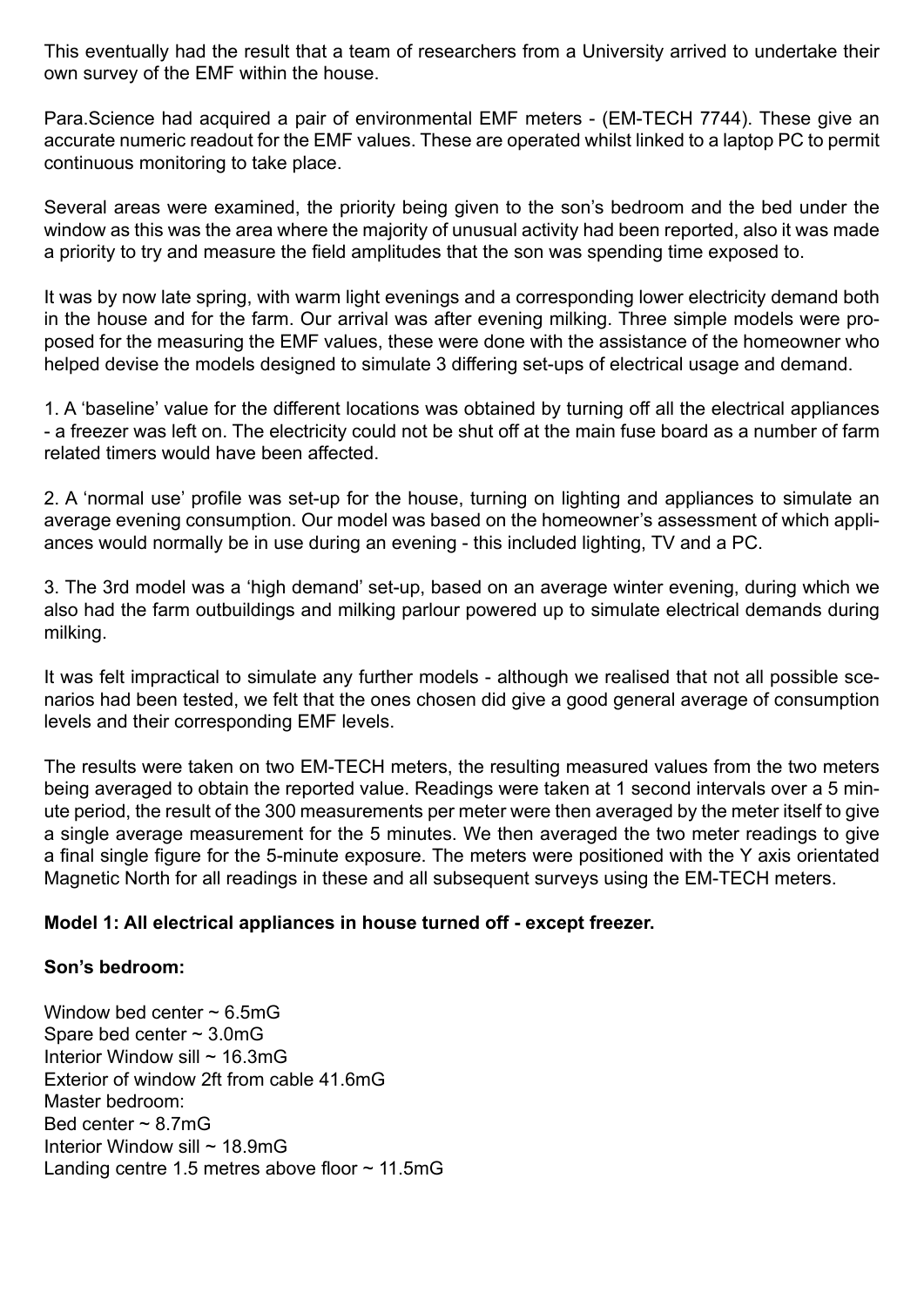### **Model 2: Average domestic consumption. As Model 1 but with TV and PC on, 3x 100w lights, 2x 60w lights.**

### **Son's bedroom:**

Window bed center  $\sim$  18.3mG Spare bed center ~ 12.1mG Interior Window sill ~ 48.7mG Window exterior  $\sim$  89.5mG Master bedroom:  $Bed \sim 14.9 \text{mG}$ Interior Window Sill ~ 51.8mG Landing center 1.5 metres above floor  $\sim$  18.5mG

**Model 3: High demand, as Model 2 but with kettle and domestic water heater on, 2x additional 100w lights.** 

**Milk parlour also powered - parlour and farm exterior lighting not turned on.** 

### **Son's bedroom:**

Window bed center  $\sim$  39.7mG Spare bed center ~ 21.1mG Interior Window Sill ~ 76.7mG Window exterior  $\sim$  167.9mG Master bedroom: Bed center  $\sim$  41.6mG Interior Window sill  $\sim$  70 4mG Landing center 1.5 metres above floor  $\sim 68.8 \text{mG}$ 

The results showed EMF values far higher than anyone anticipated. The family were concerned and have arranged, following advice from Environmental Health researchers, to have the cable repaired and relocated as soon as possible.

At the request of the homeowner a researcher from a leading UK University had agreed to carry out a comprehensive 24 hour survey of the EMF levels in the house, this is part of the University's own studies into the health risks associated with long term AC EMF exposure.

Immediately prior to the University survey being carried out and at the request of the homeowner Para. Science were asked to perform an independent shorter duration EMF survey covering the hours 08:00  $\sim$  17:30. The area requested for us to measure was the son's bed - this was also the area where the University survey was going to concentrate upon. This bed was the main location where Para.Science investigation team members had described having unusual experiences that had included sudden onset headaches; bright and vivid light effects, dizziness and a near 'Out of Body experience'.

The Para.Science survey was carried out from 08:05 to 17:35 on May 1st, 2004. The EM-TECH meters were used for this linked to a laptop PC to enable the readings to be logged. The meter was placed centrally upon the window bed in the son's room with its Y-axis orientated magnetic North. The automated EMF readings were taken every 120 seconds for direct comparison with the University survey to follow.

A second identical meter was placed in the hallway on the GF. This location was chosen as it was at least 20ft away from any major domestic appliances, to reduce any localised effects from them on the survey. These meter readings were to provide a baseline to compare the bedroom readings against.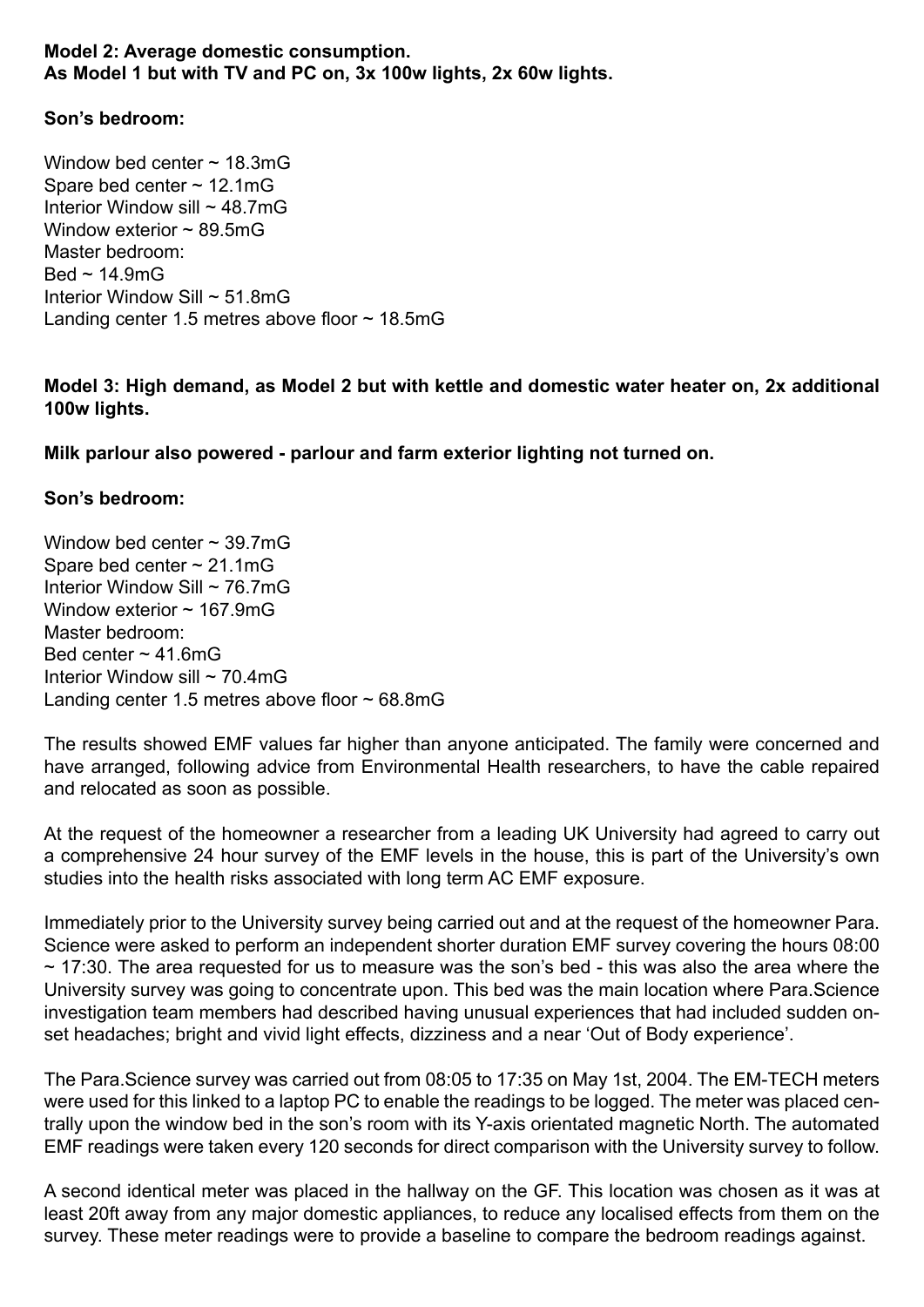The following day the survey was repeated, this time using one of the investigators own homes to try and establish a set of control measurements. The meter was placed in a comparable position in the investigators home, centrally on a bed beneath a window at the front of the house; it's Y-axis orientated magnetic North.

The survey data and results are shown in Appendix 1.

One week later the research scientist from the university conducted the first stage of their own survey - we were invited along to observe. The university survey was carried out using two meters (Multiwave System II - MW2 and Emdex II). The weather was again fine and sunny during the period of the survey with little electrical demand from the house.

The results of this first survey are also shown:

University EMF survey son's bedroom, May 2004

The measurements in both surveys represent the lowest periods of electrical activity at the location and were chosen to demonstrate the lowest levels of EMF that are likely to be present within the house. During the autumn and winter months the amounts of electricity consumed by the house and the farm are a great deal higher.

A high demand scenario was again simulated by having the milking parlour turned on; this gave us an indication of the anticipated EMF levels that might be expected. Many of the farm floodlights and other outside illumination for the farmyard and outbuildings were not turned on for this simulation and would, if used, have given even higher readings for the EMF levels. Para.Science Hi-Demand EMF survey on son's bed, May 2004

In the son's bedroom in the areas of the highest levels of measured EMF (in excess of 100mG at times) the majority of team members who had spent time (an average of 35 minutes per session) had reported various unexpected events.

The work of Dr. Persinger and others in Canada does show that some of the test subjects in his laboratory experiments reported similar experiences to those reported by our own team members whilst on this bed. During periods spent in the room the measured EMF was frequently above 25mG but as many of the reported events had taken place during the darker autumn / winter / spring months these values can be assumed to have been higher than this although they were not measured at that time.

Of interest too is the report that came from the GF bedroom, which is directly beneath the son's bedroom. The EMF levels measured separately in this room were consistently above 15mG for most of the time we spent at the location.

It was in this room that the new female investigator reported the extended encounter with the apparition of the little girl - perhaps this was the result of a hallucination brought about some environmental factor. Apparitional hallucinations have also been a reported effect of EMF exposure in Persinger's test subjects (Persinger et al, 2000).

It is possible that the family members were also showing some effects of their prolonged exposure to the high EMF levels inside this house.

The father is unique within the family in that he does not acknowledge having any unusual experiences. His farming duties mean that he spends little of each day inside the house and may simply be receiving a lower level of exposure to the EMF over time. He does sleep in the master bedroom each night which is an area of higher EMF but during the night the EMF levels are at their lowest as the house and much of the farm is turned off and thus using little electricity, also resulting in a subsequent lower EMF value.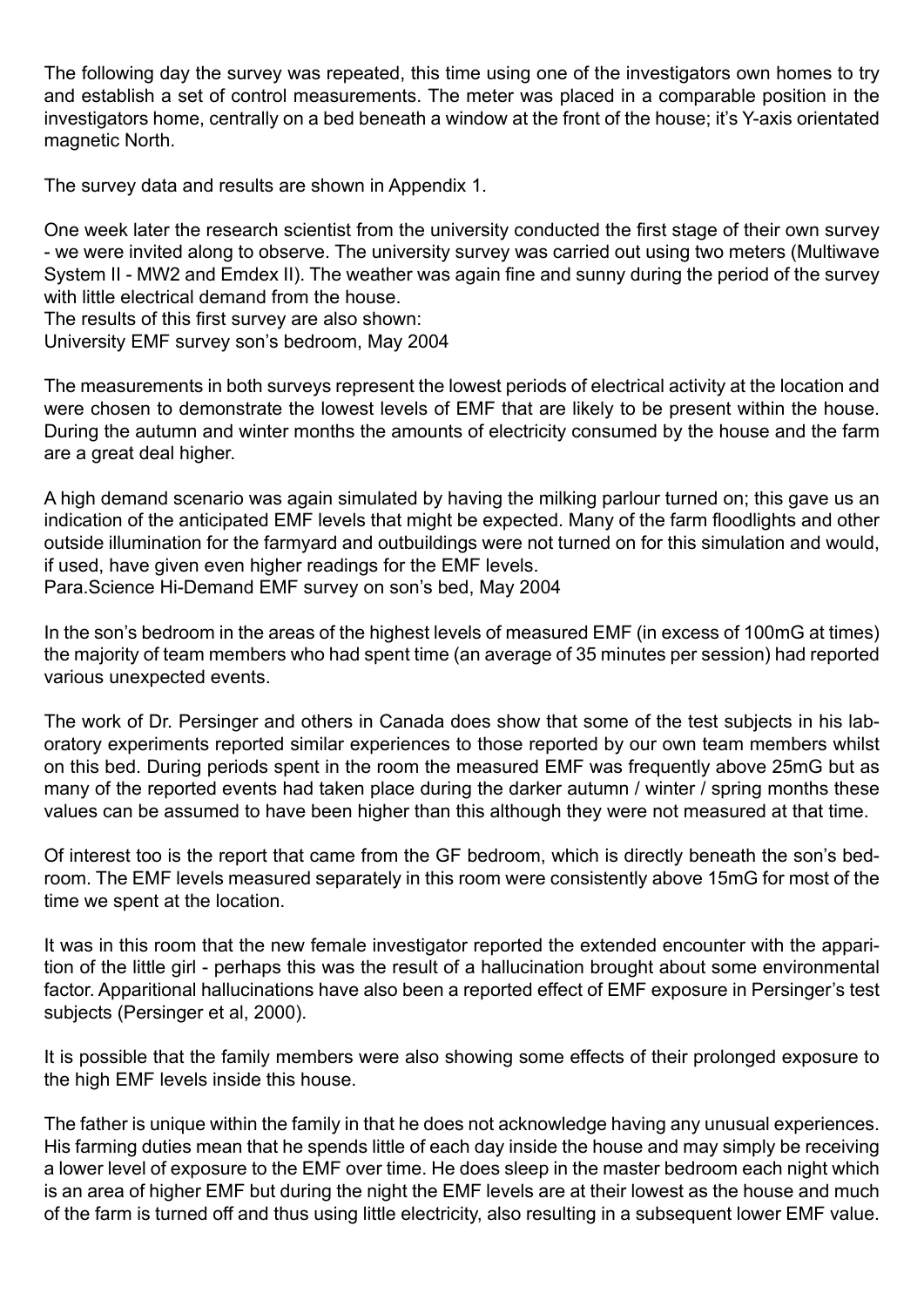The initial results of our investigation appear to show a possible link between the unusually high levels of EMF recorded in the front half of the house, and in particular the son's bedroom, and the reported incidences of paranormal type activity in the same region of the house. The faulty cables are the original wires that were placed in position a number of years ago - certainly prior to the family's arrival. It is likely that only in recent years have these cables developed the fault/s that created the resulting high EMF emissions. The fault is also likely to have been progressive in its nature as the insulation deteriorated and the electrical demands placed upon it increased. The resulting EMF emissions will likewise have increased in intensity over time.

A seasonal variation is probable as a direct result of the varying electrical demands of both the house and the farm. A monthly breakdown of the reported paranormal events shows that they increase in the autumn and winter months when compared to the warmer months. This variation in reports may also simply reflect the decreased amount of time the family spend indoors during summer months.

## **Comparisons**

Persinger et al (2001) noted that the Canadian house in their investigation had faults in both the wiring and the grounding (earthing). The house was also described as having an unusually high density of appliances and electronic equipment, and "as a result, the occupants were exposed to the types of temporal complexities of magnetic field patterns that we induce experimentally through the brain".

In the farmhouse there are quite serious faults within the electricity supply cables, which results in frequent supply failures. The milking parlour and farm place a high demand upon the electricity supply. We suggest that some of the same factors that were present in the Canadian house are also operating in the farmhouse and are exposing its occupants to the types of temporal complexities of magnetic field patterns that Persinger and his colleagues have induced experimentally through their test subjects' brains.

In the Canadian house the EMF levels were found to be between 1mG and 10mG except for a region close to the bed, where transient field strengths reached between 10mG and 40mG for short durations of between a few seconds to several tens of seconds with levels falling back to normal for intervals that lasted from a few seconds to several hours. Most of the intense experiences took place within the region of the intense fields or in a room directly above. Some of the transients also coincided with reports of anomalous events.

In the Cheshire farmhouse EMF levels were found to be above 10mG for long periods each day. In the region close to the cable, field strengths could exceed 100mG. The overall EMF levels were highest between 05:00 and 09:30 and 14:00 and 18:30. The EMF exceeded 20mG for over 16 hours in every 24 hour period. Most of the reported experiences took place within the region of the intense fields. Many of the reported paranormal events coincided with times when the overall EMF levels were above 20mG.

As a result of this case, Para.Science have developed a hypothesis that it plans to test by further experimentation.

## **Hypothesis**

"That some people may experience and report 'paranormal like' phenomena resulting from their exposure to a high amplitude domestic Electro Magnetic Field. That prolonged exposure to the high amplitude EMF may increase the amount of reported paranormal activity. Additional factors may be responsible for the actual nature of the reported phenomena including an individuals susceptibility, exposure time and socio-cultural beliefs".

The presence of an EMF of sufficiently high amplitude in combination with weaker complexities within the overall EMF signal may increase the likelihood of otherwise unaffected people reporting experienc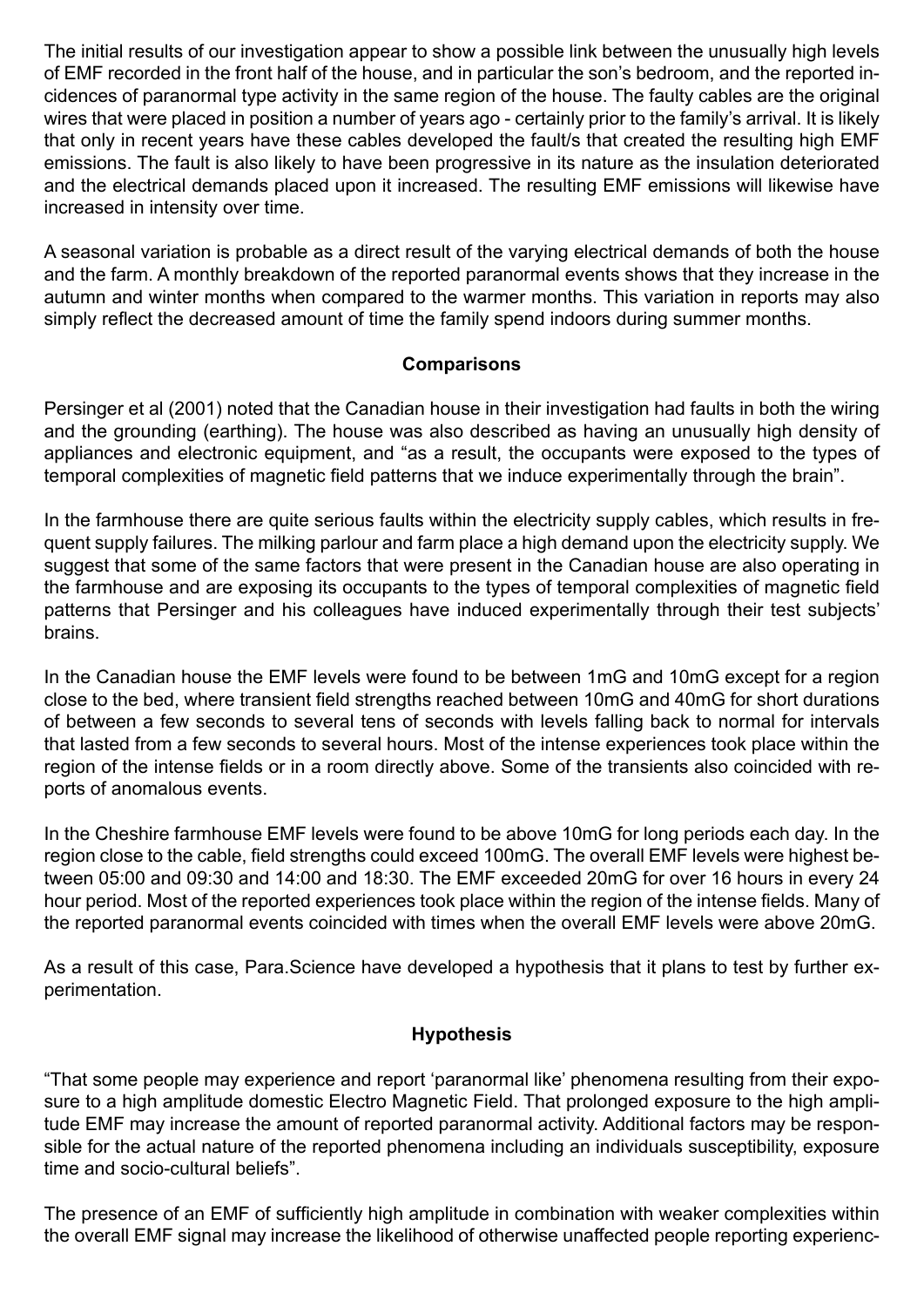es which they then interpret as being paranormal in origin. As the overall amplitude of the EMF increases a greater number of people will become susceptible to having such experiences.

This hypothesis is based upon the research conducted by Persinger et al (2001) that indicates a direct link between the domestic EMF's and the incidents of reported paranormal phenomena. They suggested, "that transient, complex temporal patterns of power-frequency magnetic fields generated by less than optimal grounding in dwellings and telluric currents may be sufficient to evoke experiences in the brains of sensitive individuals".

## **Conclusions**

### **That temporal complexities may be present in many locations**

Comparisons with our own control and baseline readings indicate that the normal EMF within a location is not at a constant amplitude, instead it is constantly varying both in amplitude and also frequency, imposing an amplitude and frequency modulation upon the overall EMF level. These small fluctuations are common to every location that we have measured so far, and are mainly in the range of plus/minus 0.5 - 1mG per second. An example of the 2 minute runs showing fluctuations from three different locations are available in Appendix 2.

The minor fluctuations are present regardless of the overall amplitude.

These small and apparently random fluctuations are an indication of a complexity within the overall EMF levels, and were also present in every sample taken at the farmhouse. Persinger et al (2000) have demonstrated that weak, complex frequency modulated magnetic fields, applied transcerebrally in a laboratory setting, can induce feelings of fear and the experience of an apparition.

The measuring system was tested to ensure it was not responding to internally generated noise. The system was noise free, thus the small and apparently random variations in the amplitude are most likely to be as a result of some other EMF source impinging upon the main source. In some recent measurements at other sites we have seen impingement from nearby radio transmitters - a taxi base at half a mile distant from the measuring location. The amplitude modulations in this case were in the order of 0.3mG and gave a square waveform when displayed graphically.

The farm is isolated from neighbouring houses with few other buildings nearby. Electrically it is also isolated - the whole complex of farm and house having a common electrical supply. It is probable that the small fluctuations we are seeing in the EMF measurements at the farm may be a Geo Magnetic impingement from the underground faulting - in the Canadian house study there was reference to geological effects of melt water seeping into the underlying bedrock.

At this stage we cannot rule out Radio Frequency (RF) impingement from a powerful Air Traffic Control VHF / UHF (100MHz - 400MHz) transmitter array located on a hill less than 5 miles away and with direct line of sight to the farm. The internal and external electrical wiring may be of the correct length for it to act as an antenna thus picking up this RF energy. Such RF impingement into domestic wiring is well known by many radio amateurs.

If the small random fluctuations are indeed evidence of a complexity in the amplitude and frequency that is similar to, and behaving like, the weak temporal complexities used in Persinger's experiments then they appear to be present in most modern domestic environments and thus it should be expected that many more locations should provide reports of paranormal phenomena like those reported by the test subjects. Persinger (1983) suggests a temporal lobe continuum model in which transient, focal, electrical displays within the temporal lobe of the brain may occur to a greater or lesser degree, with all people being placed somewhere along this scale. These temporal lobe transients (TLTs) produce a variety of symptoms, many of which may be interpreted as paranormal in nature. The additional EMF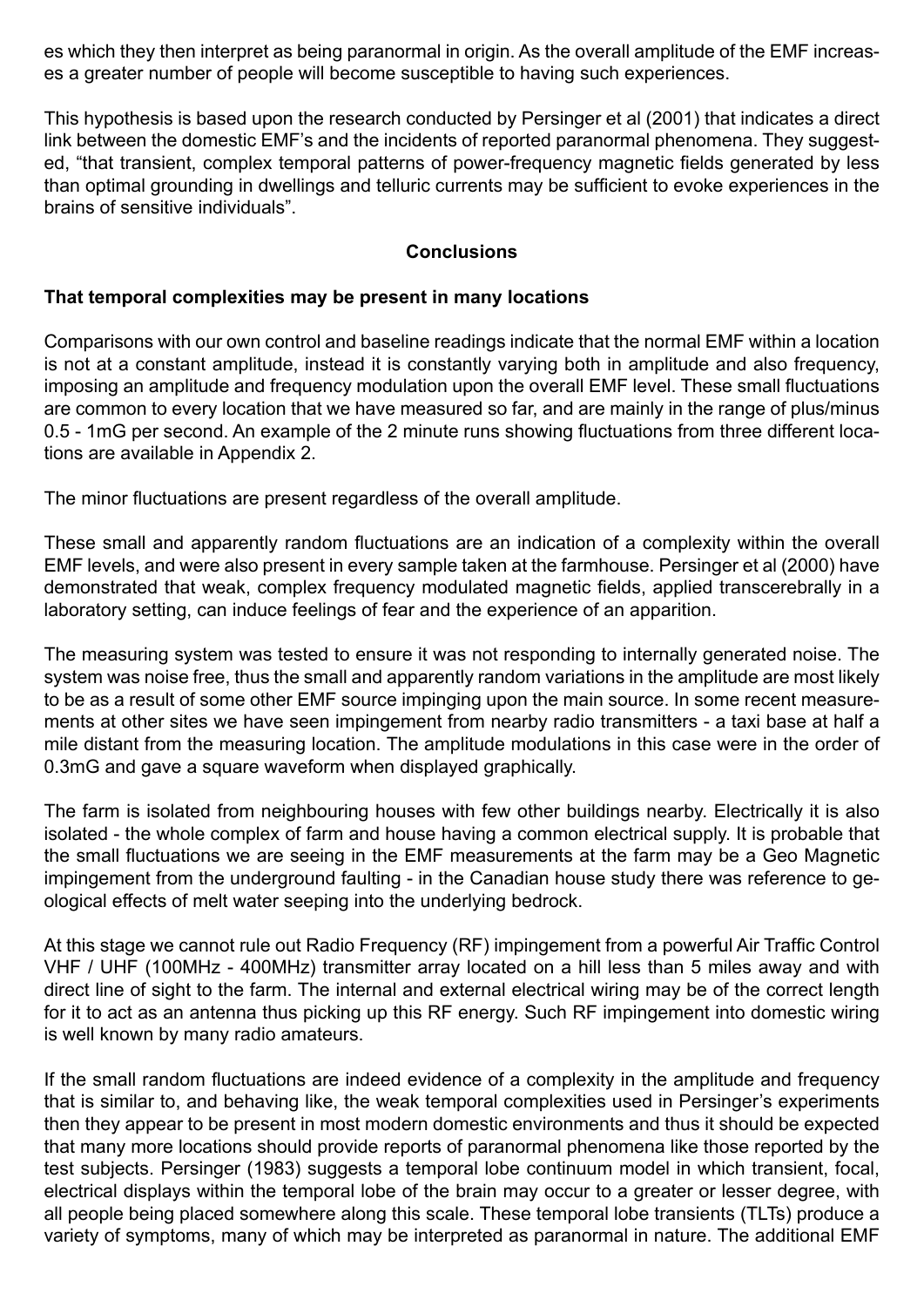energy may cause people who are normally placed at the less susceptible end of the spectrum to become more susceptible to the disturbances that produce the paranormal reports.

## **EMF Amplitude is the Trigger**

In the published article (Persinger et al, 2001) argue that both adults in the Canadian house had a higher likelihood of complex partial epileptic-like signs and that one of the adults had sustained previous head injuries.

At the farmhouse in addition to the family members, 8 of our investigation team reported unexpected experiences. To the best of our knowledge we are not aware of any previous head injuries within the family or team.

This indicates the overall amplitude of the EMF may also be a key factor in determining if an individual experiences and reports perceived paranormal activity and that everyone is more or less susceptible along a sliding scale. Such a sliding susceptibility may also be used to explain why some people see a ghost whilst others in the same party do not - the temporal complexity is present but it requires different levels of EMF to trigger a response.

The overall EMF amplitude appears to have been a key factor in the Canadian case; Persinger and his colleagues observed variable peak strengths of between 10mG and 40mG, these peaks lasted from a few seconds to several tens of seconds, with most of the anomalous fields occurring during the night. It suggests that the overall level of the EMF was a factor in triggering the experiences in the family members - a transient of 30mG was recorded that was coincident with a report of an anomalous experience and the baby screaming.

At the Cheshire farmhouse we observed the overall amplitude of the EMF to be variable with two periods in each 24 hour cycles when the EMF levels rose significantly. The highest levels were observed between 04:50 and 09:30. A second period of high overall EMF was between about 13:00 and 19:30. These times coincide with many of the reports of anomalous experiences both by family members and also the investigation team.

## **The Next Steps**

The efforts of the homeowner to have the faulty cables repaired and re-located away from the house have not gone un-rewarded and the electricity supply company plan to undertake the work in the next few weeks. We expect that following the completion of the work the number of reports of unusual experiences will diminish markedly; perhaps it may take a time for the effects to be noticed.

It may well be that the number of reports continue more or less unaltered and this would indicate that members of the family are simply more susceptible to the weak temporal complexities that are present all the time and do not require such a high EMF amplitude to trigger their experiences. The nature of the experiences may also be subject to change and careful recording via the diary and interviews will allow us to maintain careful observations of any such changes.

It may be expected that members of the Para.Science will also experience a decrease in their own experiences as the overall EMF levels fall below an individuals 'trigger threshold'. We may in fact already be seeing this - in recent visits the weather has usually been warm and dry, we have also been visiting mainly at times when the milking parlour is not in use. These recent visits have not produced any further reports of unusual experiences despite long periods of time in the son's bedroom. The measured values of EMF during these visits have also been the lowest we have seen - frequently below 5mG. Interestingly, reports of activity made by the family during the same period has continued although at a reduced frequency that is commensurate with the already noted seasonal variations.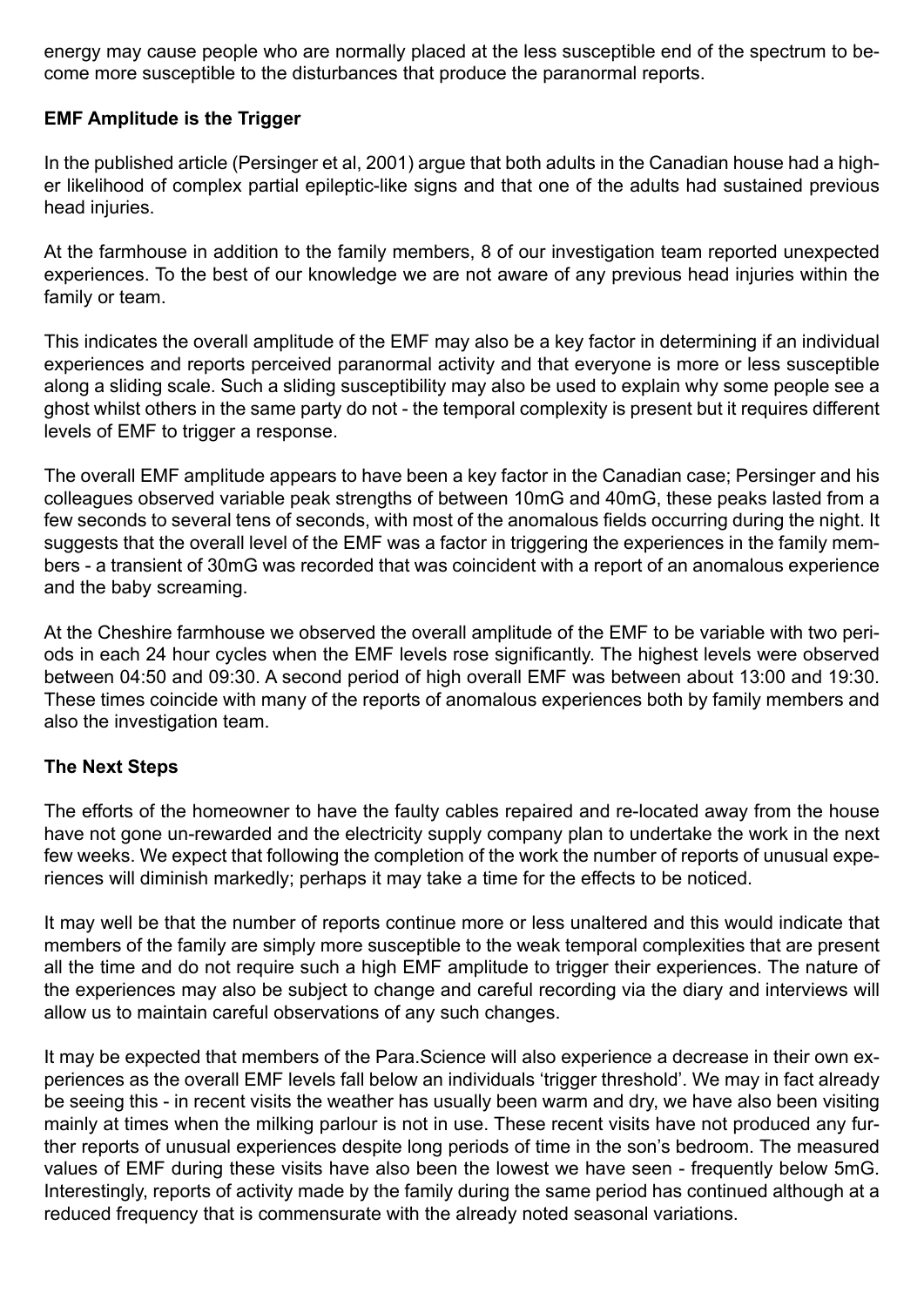We have commenced a detailed EMF survey of the whole farmhouse, which we hope will be completed before the cables are repaired. Using techniques borrowed from Archaeology, we have been taking EMF measurements along a 10cm square grid at 1 metre elevations. The results are plotted using a 3D survey programme (Surfer 7) which will produce a detailed 3D map of the field amplitudes within the farmhouse. These will allow us to see additional details such as the interactions between the EMF produced by the numerous appliances and perhaps suggest additional areas where the EMF levels are unusual and need further investigation.

It is also planned to repeat the survey following the remedial work to see how the EMF patterns and levels have altered.

Further 24 hour EMF surveys are planned before and after the remedial work, using increased sample rates to obtain even more detail in the measurement of the field fluctuations. We hope that this may help us to discover the source of the impinging EMF - Geomagnetism or Radio Frequency Interference. The survey will also focus on other parts of the site including external locations away from the buildings.

Data from the British Geological Survey Geomagnetism Observations will be collected and we have engaged the help of a radio enthusiast to assist our knowledge of the nearby radio transmitter array and the effects of RFI.

As part of the investigation we will also examine other possible explanations -we are about to commission a real time Infrasound measuring system for use at the farmhouse and for all future investigations.

The possibility remains that some of the events that we have observed at the farm - the bear being moved and the hand slaps - will not be explained and for the moment at least they have to remain classified as 'Unexplained' and therefore paranormal in their origin. A paranormal explanation for some events starts to look like an increasing possibility as more of the events do get offered an explanation, leaving a small number of events with no plausible solution.

By showing how EMF can cause some people to experience 'Ghosts' we may reinforce the case that some other events may be truly paranormal!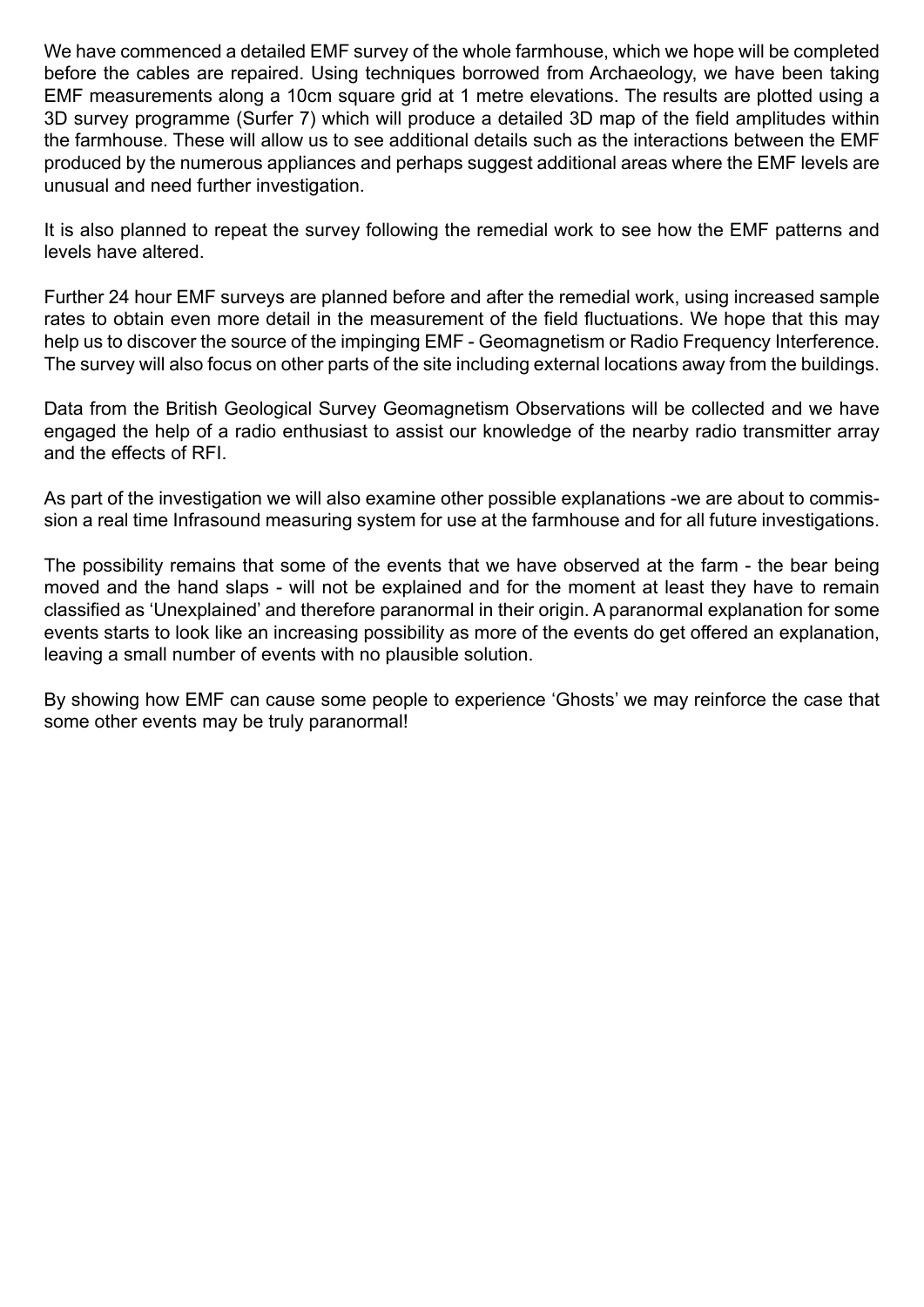## **References**

Persinger, M.A., Koren, S.A., & O'Connor, R.P. (2001). Geophysical variables and behaviour: CIV. Power-frequency magnetic field transients (5 microtesla) and reports of haunt experiences within an electronically dense house. Perceptual and Motor Skills, 92, 673-674.

Persinger, M.A.(1983). Religious and mystical experiences as artefacts of temporal lobe function: a general hypothesis. Perceptual and Motor Skills, 57, 1255-1262.

Persinger, M.A., Tiller, S.G., Koren, S.A. (2000). Experimental simulation of a haunt experience and elicitation of paroxysmal electroencephalographic activity by transcerebral complex magnetic fields: Induction of a synthetic "ghost"? Perceptual and Motor Skills, 90, 659-674.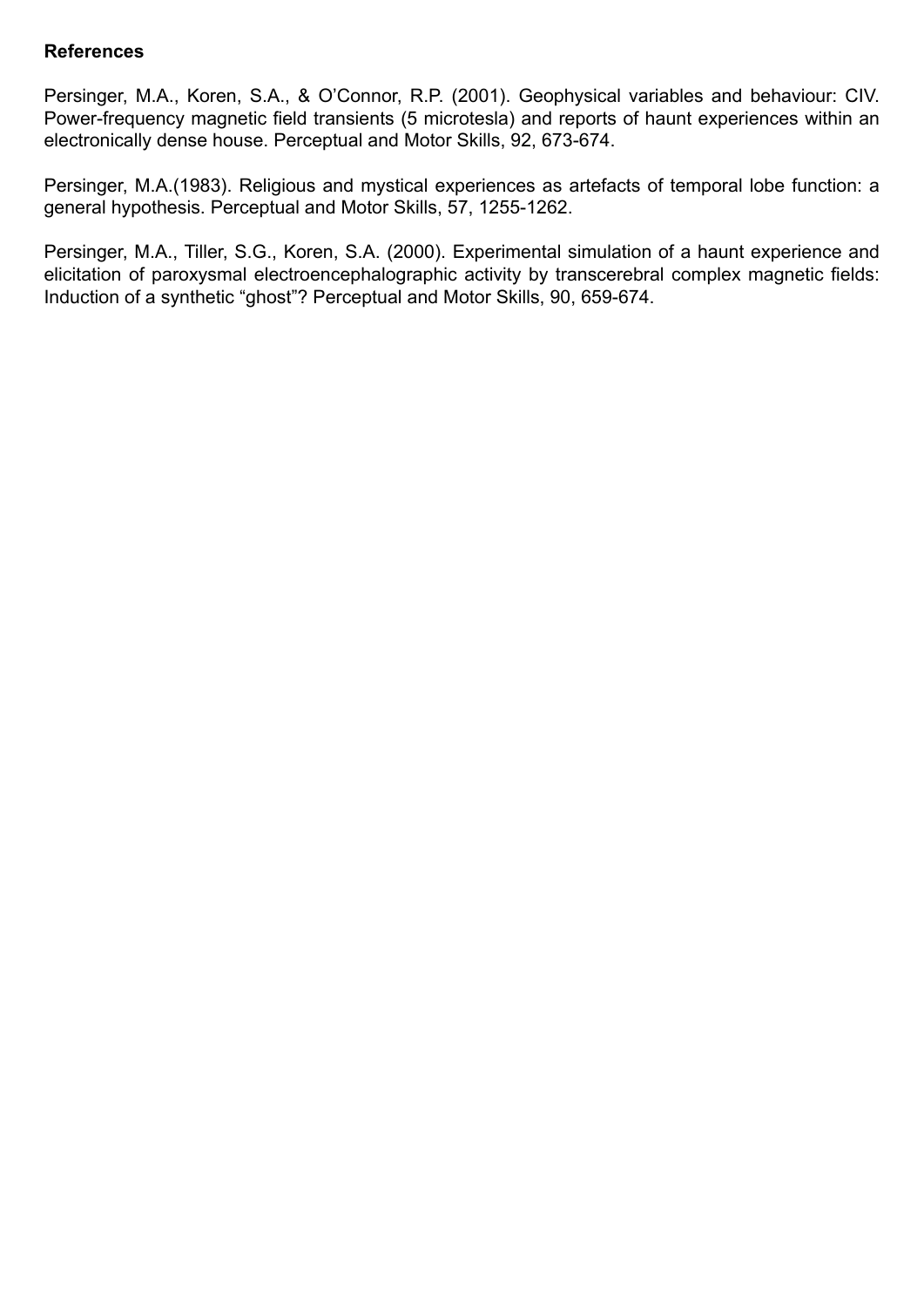# **Appendix 1**

## **EMF Survey Results Para.Science EMF Survey on Son's Bed May 2004**

Measurements obtained on warm spring day with minimal electricity demands

Thus indicate the lowest EMF readings obtained.



EMF Value (milliGauss)

EMF of son's bed

EMF Value (in IDGa uss)





Baseline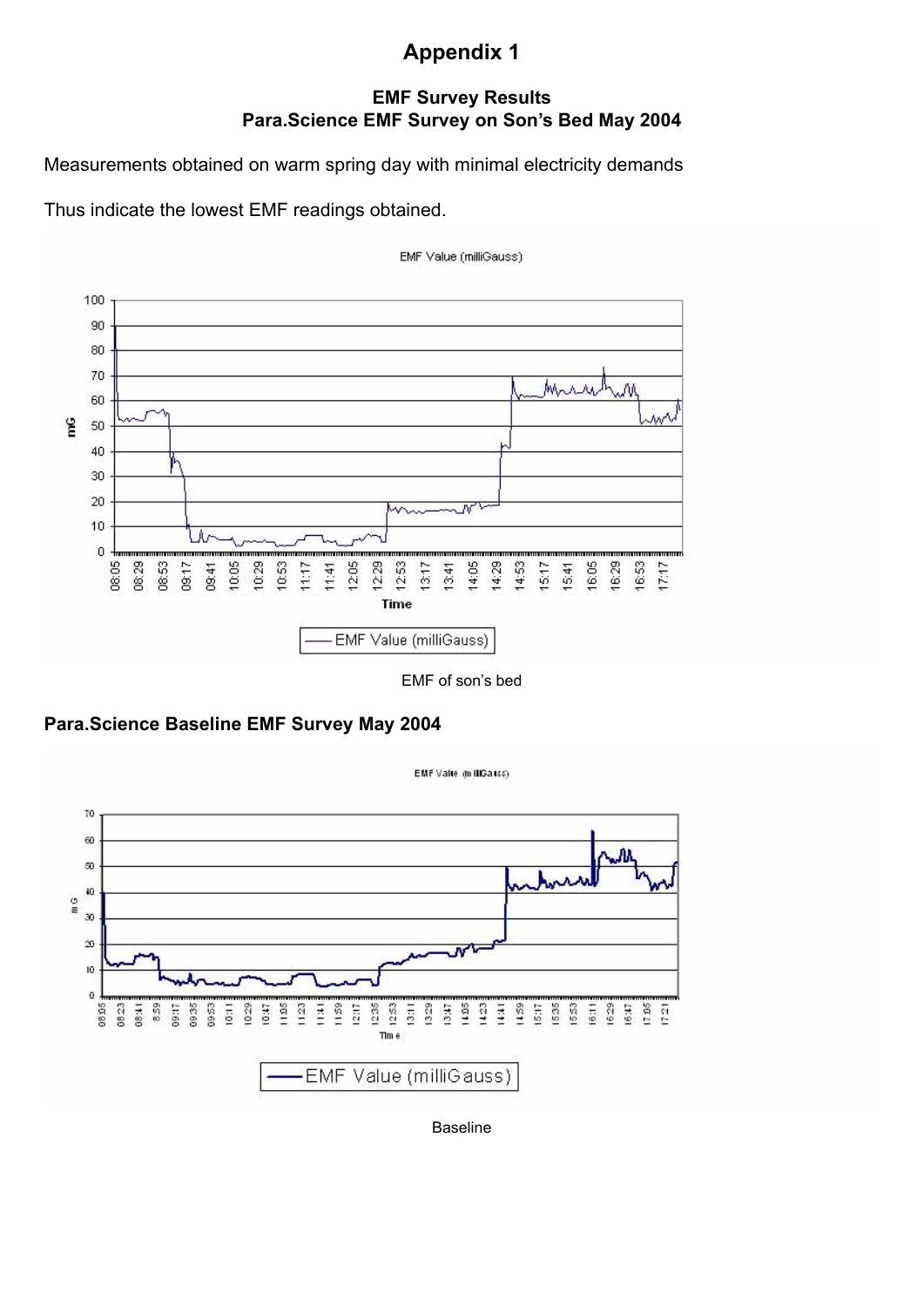## **Para.Science Control Location EMF Survey May 2004**



# **University EMF Survey Son's Bedroom May 2004**

The name of the farm has been censored out of the graph image.



Para.Science Control

university survey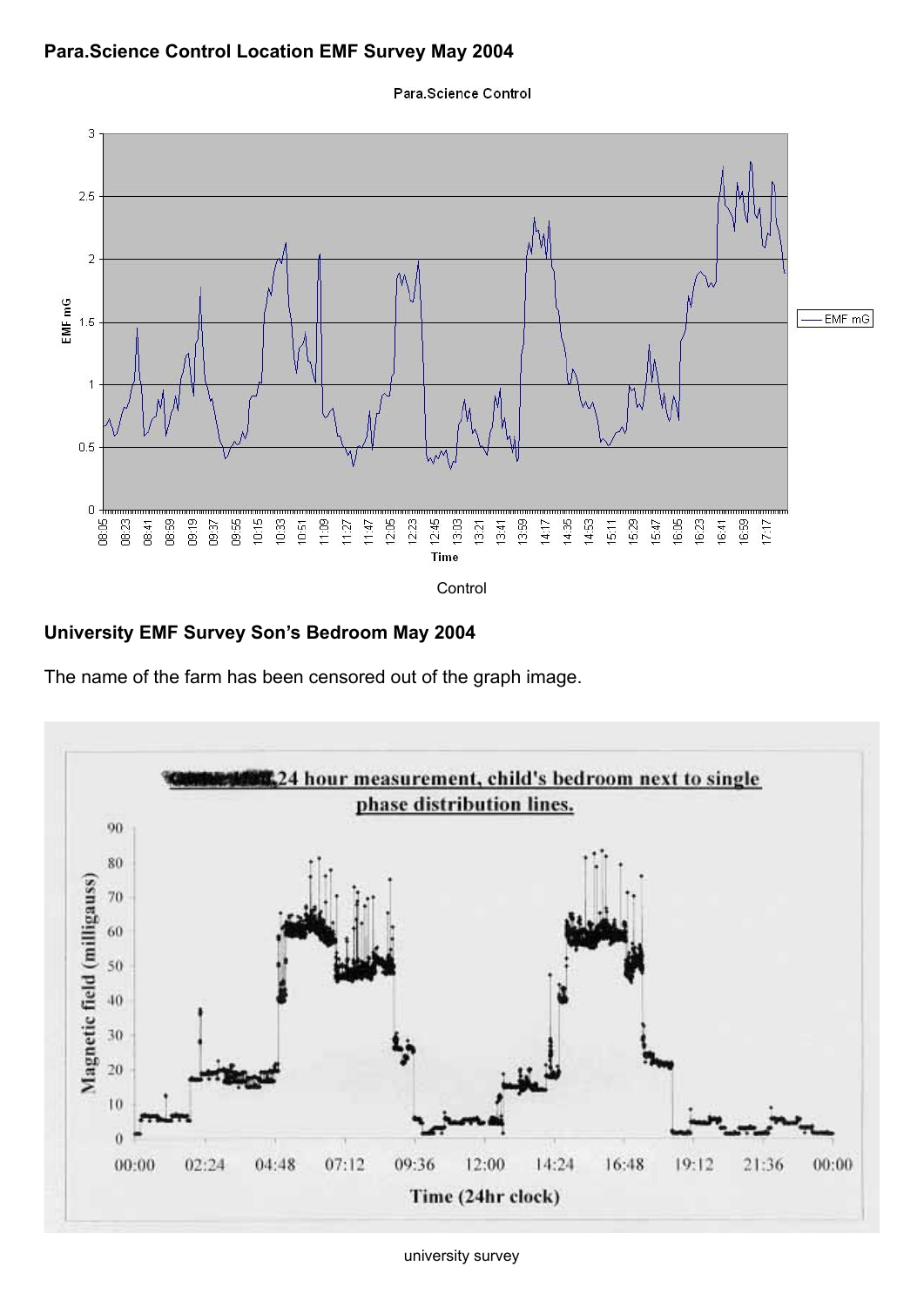The researcher from the University added the following comments to the survey results:

"The average magnetic field is 22.5 milligauss, the average nighttime (8pm 'til 8am) is 20 milligauss.

These levels are very high when you consider that there is a doubling of risk of childhood leukaemia above 2 milligauss.

You may decide that it would be best for your son to move rooms, it would certainly be advisable that he spends as much time as possible out of the room".

**Para.Science High Demand EMF Survey on Son's Bed May 2004**



High Demand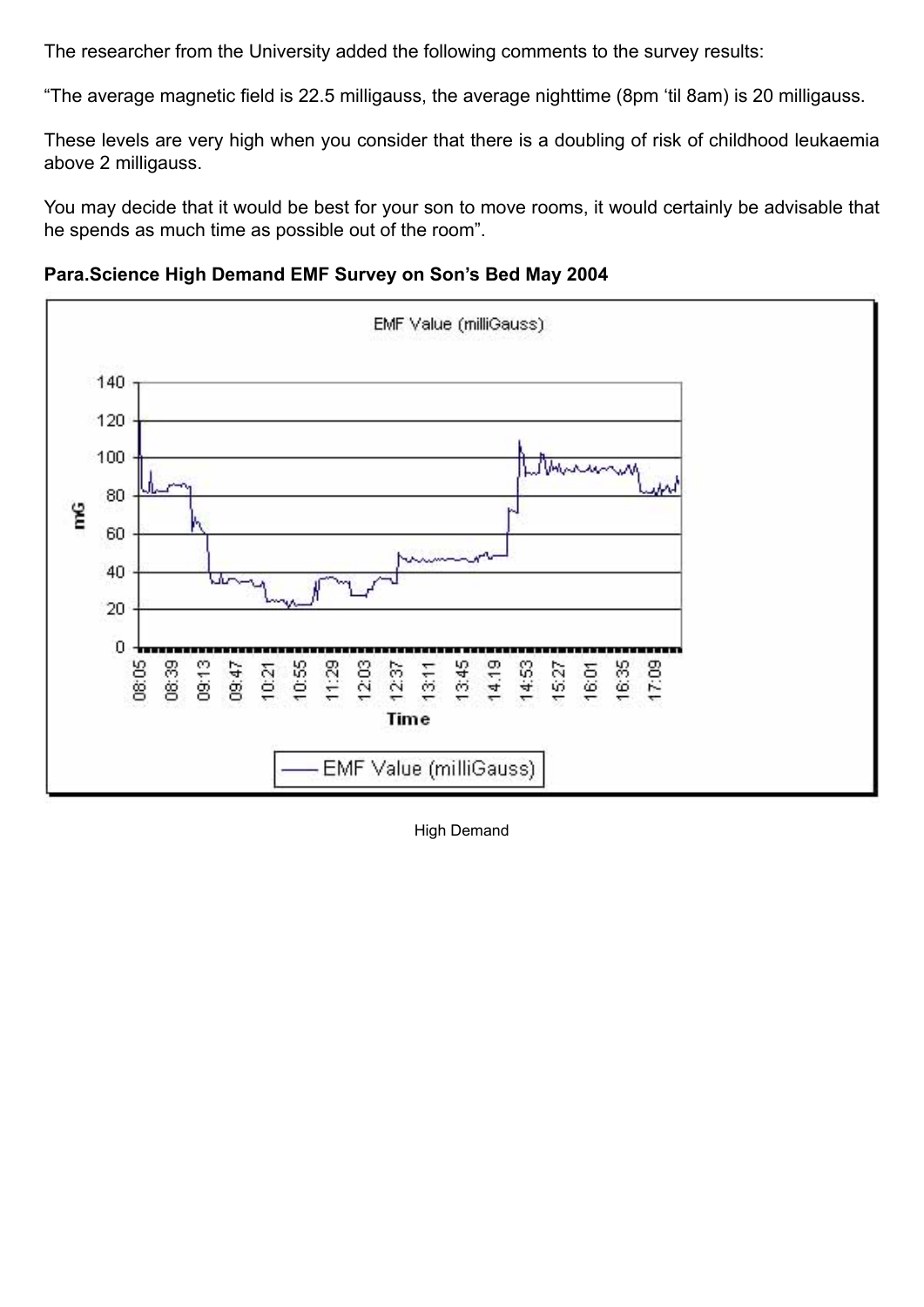# **Appendix 2**

## **2 minute runs showing complexities**

#### 2 minute run at control location



Farm complexities